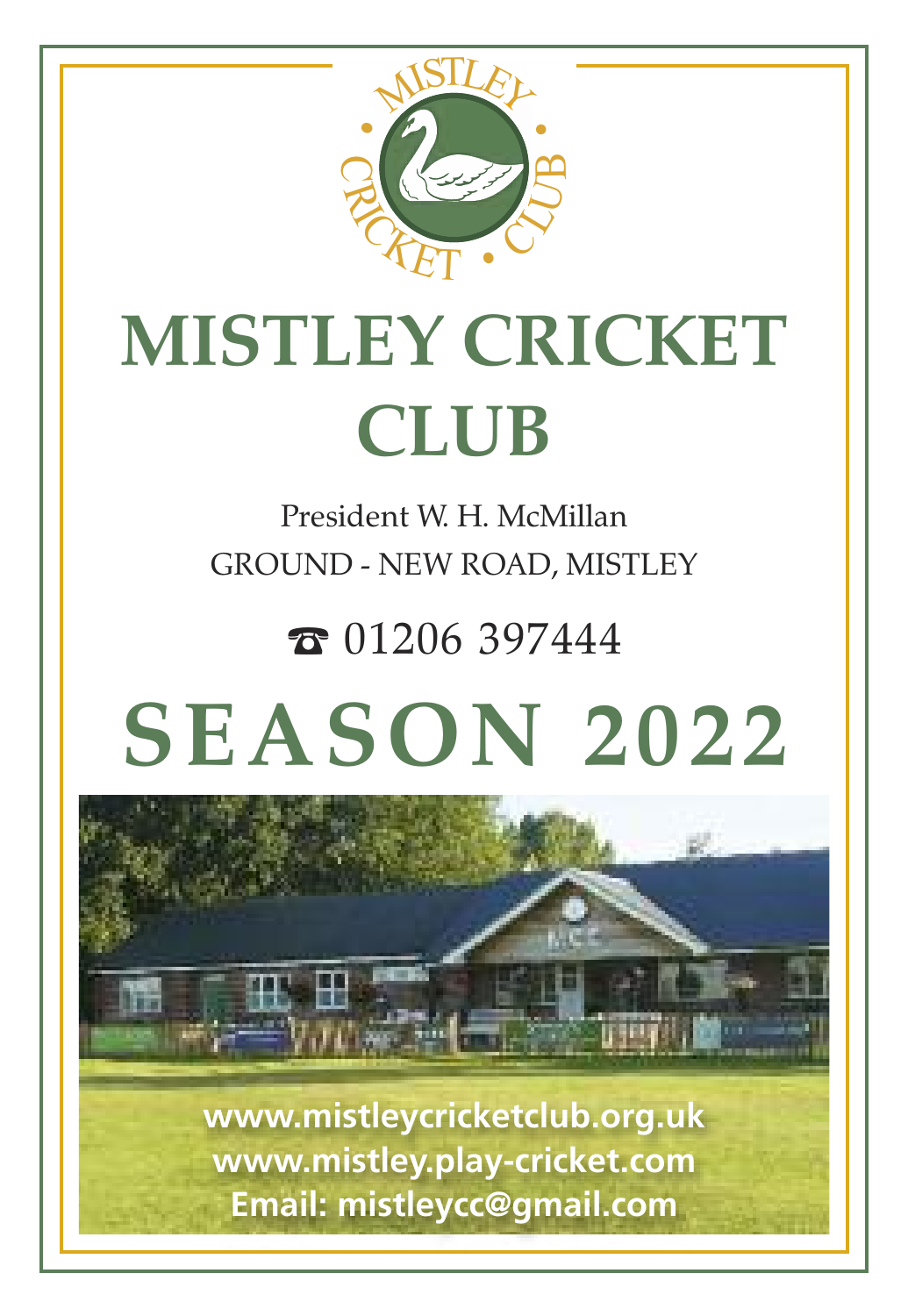#### **OFFICERS**

**President W.H. McMillan**

**Chairman J. C. Jiggens**

**Chairman of Trustees M.R. Favell**

**Hon Treasurer Myles Churchill The Forge, Lower Street, Higham, Suffolk CO7 6JZ 07879 895989**

**Hon Secretary Robin Mills 4 Cavendish Drive, Lawford 01206 396147**

**Hon Fixture Secretary Colin Scott 19 Sycamore Way, Brantham CO11 1TL 01206 396278**

**Hon Assistant Treasurer & Assistant Secretary Paul Garwood Forge Cottage, Alma Square, Manningtree, CO11 1AN 07961 071831**

**Additional Committee Members G. Bibby S. Butcher T. Mills A. Butcher A. Alexander G. Hutton H. Parkes**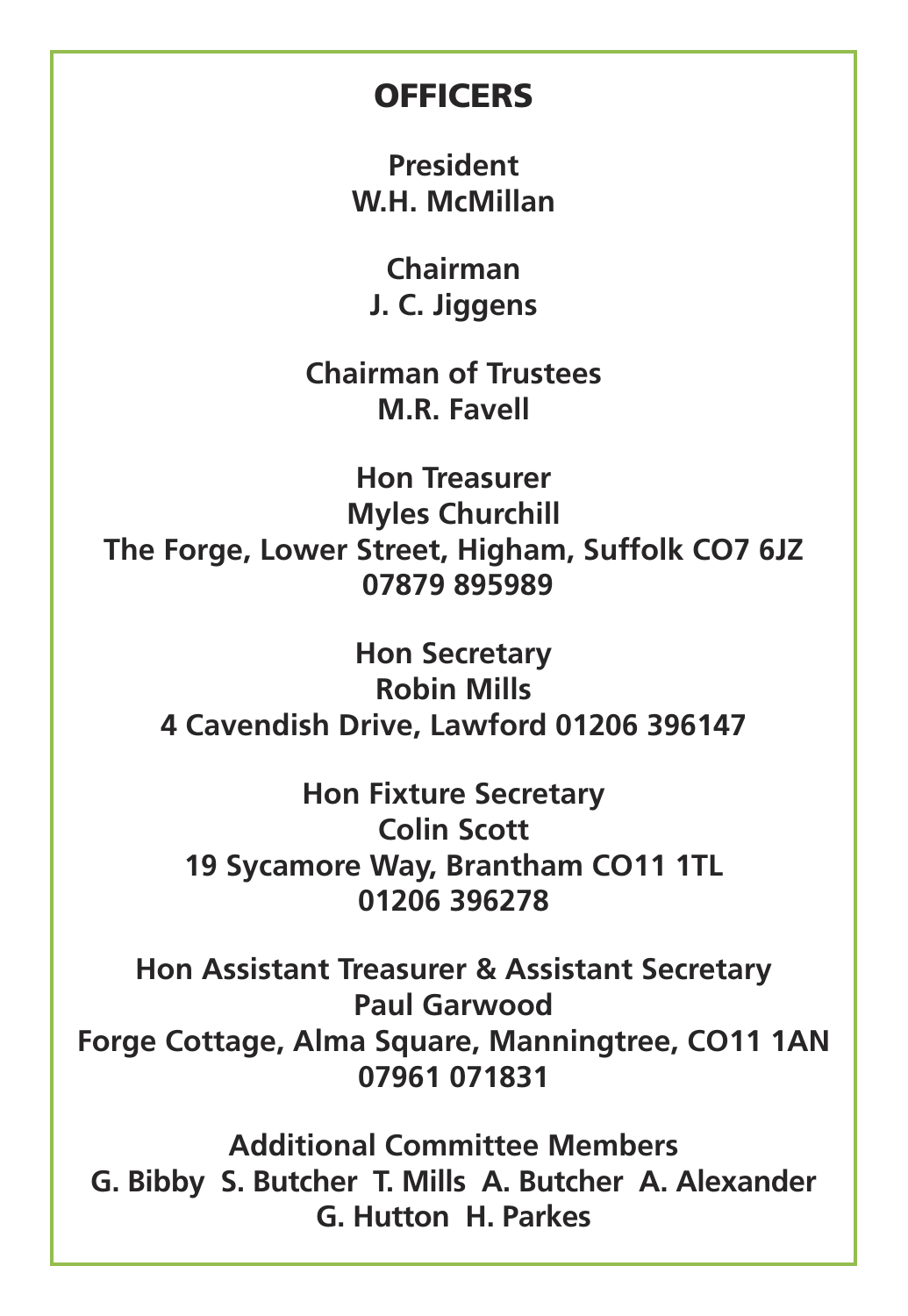#### **OFFICERS**

#### **CAPTAINS**

#### **CLUB CAPTAIN**

Club Richard Pineo 07969 776177

#### **TEAM CAPTAINS**

| 1st XI               | Kyran Young           | 07447 096179 |
|----------------------|-----------------------|--------------|
| 2nd XI               | <b>Stuart Barwood</b> | 07711 809980 |
| 3rd XI Sat           | Andrew Butcher        | 07880 816863 |
| NECL T <sub>20</sub> | George Hutton         | 07411 271317 |
| TC Sun               | Charlie Bryant        | 07731 502542 |
| Ladies XI            | Isabella Nimmons      | 07947 600762 |

#### **VICE CAPTAINS**

 1st XI Callum O'Connell 07807 329155 2nd XI George Hutton 07411 271317<br>3rd XI Sat Owen Clover 07511 630517 Owen Clover 07511 630517<br>Matt Goff 07506 745099 Matt Goff 07506 745099<br>NECL T20 Callum O'Connell 07807 329155 NECL T20 Callum O'Connell 07807 329155 Cameron Rose 07874 886925<br>Mimi Dark 07837 984089 rc sun<br>Ladies XI

#### **COLTS MANAGERS**

Robin Mills 07742 293830 Matt Bibby 07773 324237 Cameron Rose

# **CLUB WELFARE OFFICER**

Simon Garnham

 **SCORER HON UMPIRES**

Geoff Cullum George Bibby Martin Lambert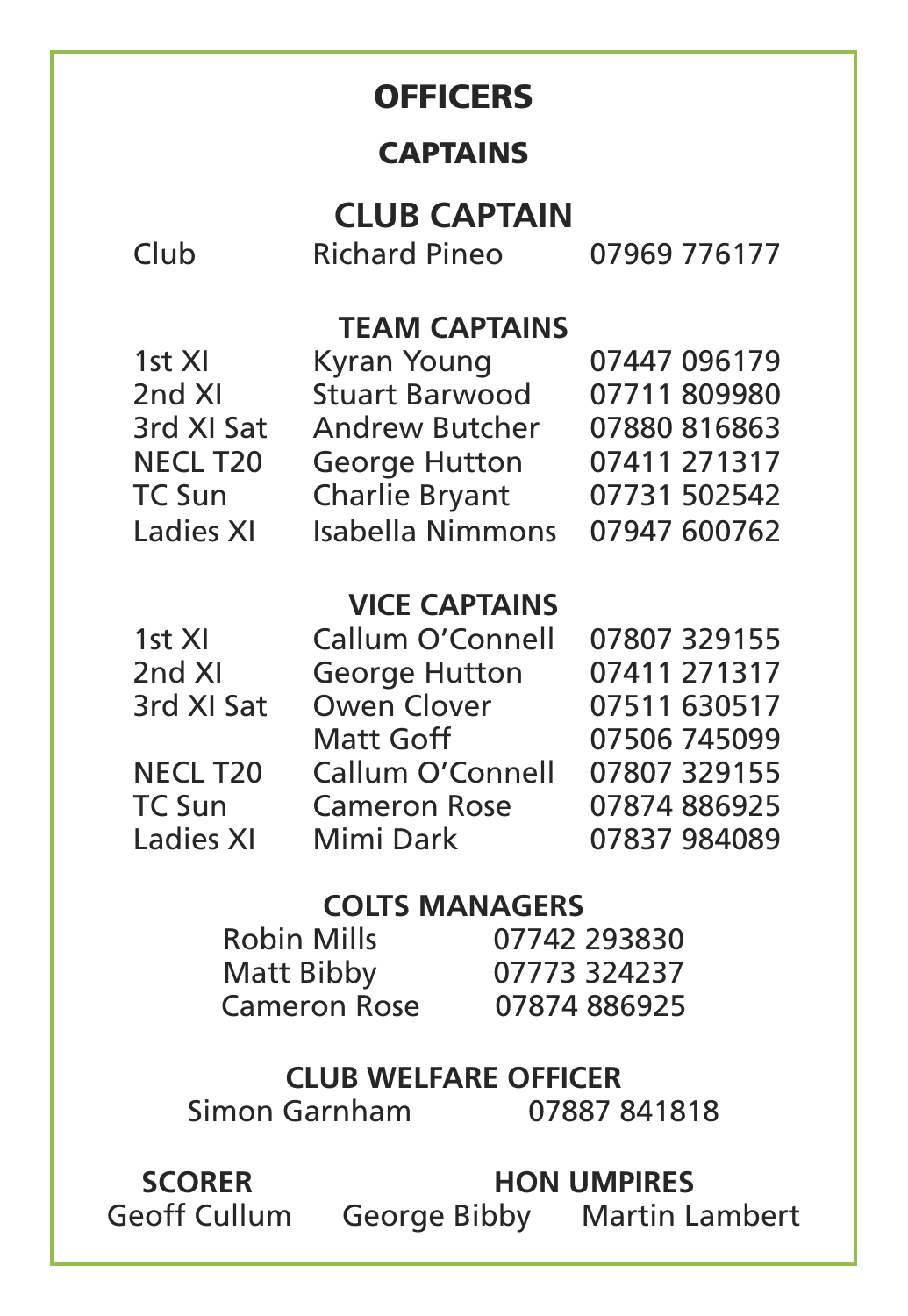#### **LIFE MEMBERS**

M.J. Barlow S.F. Barton G.W. Bibby M.W. Bibby A.K. Birch G. Cullum M.R. Favell K.J. Garwood B. Gladwin

M.J. Hood M. Lambert W.H. McMillan A.C. Mills Mrs D. Mills R.C. Mills T.N. Mills R. Parkes

J.P. Hunt

#### **LIFE VICE PRESIDENTS**

Mrs J. Aylmer J.M. Bolton G.W. Burge Mrs H.M. Burge A.T. Cook R.M. Cooper J.C. Ensom Mrs C.J. Favell P.J. French B.E. Gladwin A.R. Gould N.H. Grover J. Gynn

J.H. Jiggens Dr. J.C. Kelly G.L. Lennox R. Macdonald Mrs J.C. McMillan P. Moore S.W. Rose Karen Rose G.F. Schwier D.C. Williamson R.T.C. Williamson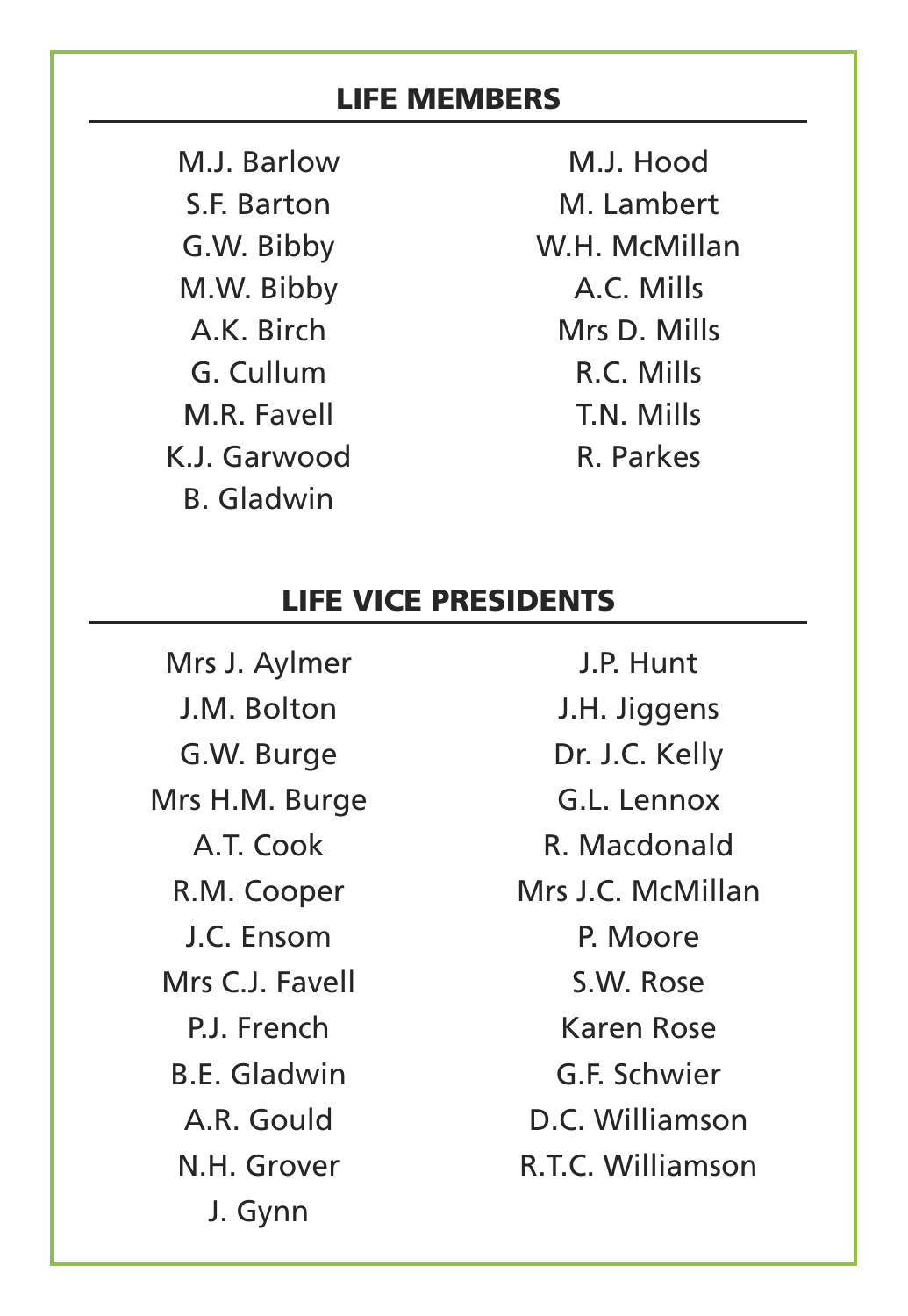#### **VICE PRESIDENTS**

G.E. Alcoe J.V. Baldwin C.G. Browne E. Clarkson A.D. Coley G.C. Cullum C.J.F. Dobie R.J. Dove B.L. Evans R.W.H. Fairley S. Faulkner N.A. Foster Mrs A.M. Garwood Phillip Garwood D.C. Goodchild P.H. Holmes R. J. Horlock M.H. Jardine Mrs C.I.V. Jiggens Mrs C.B Kemsley D.M. Kemsley A.C. Jones K.A. Leaver C.J. Livermore

J. McNair B.K. Nunn C.W. O'Connell J. Orriss A.F.D.W. Osborne M.K. Paget Rev. P.F.H. Palmer. H. Patel M.V. Pineo J.P. Potter P. Pushman Mrs M.E. Saxby W.F. Schwier D.J. Slater P.H. Spencer Mrs R.A. Spendley R. Strover J.N.C. Tweddle H. Ward J.V.S. West L.B. Woodward Mrs J. Woodward J.D.C. Young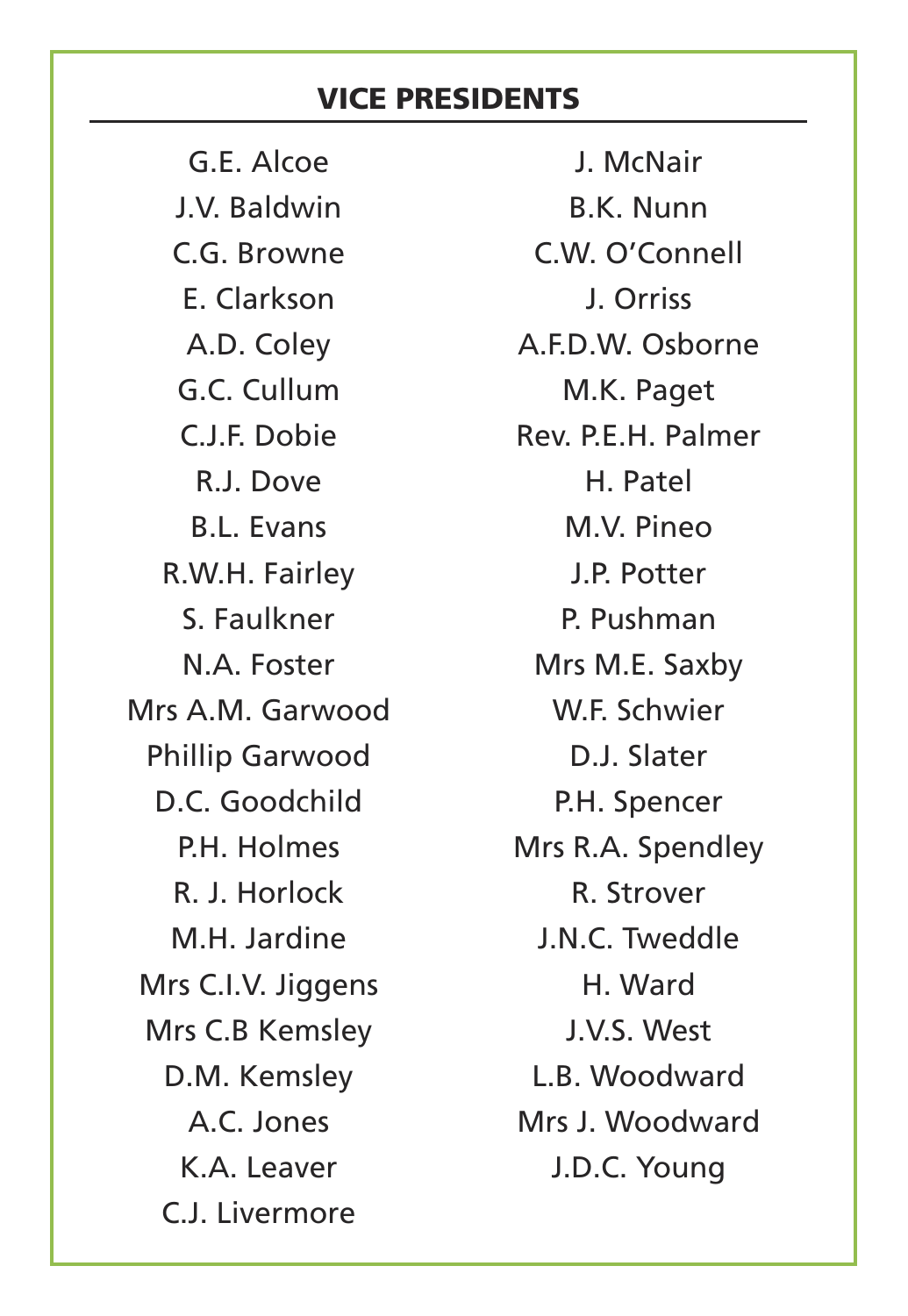#### **ANNUAL MEMBERSHIP FEES**

| Male Senior Standard Annual Membership Fee<br>£140.00<br>(Aged 16 and over)                                                                                                                                                                                                                                               |        |  |  |  |
|---------------------------------------------------------------------------------------------------------------------------------------------------------------------------------------------------------------------------------------------------------------------------------------------------------------------------|--------|--|--|--|
| Male Senior Non-Standard Annual Membership Fee<br>(Full-Time Education)                                                                                                                                                                                                                                                   | £70.00 |  |  |  |
| Female Senior Standard Annual Membership Fee<br>(Aged 16 and over)                                                                                                                                                                                                                                                        | £50.00 |  |  |  |
| Female Senior Non-Standard Annual Membership Fee<br>(Full-Time Education)                                                                                                                                                                                                                                                 | £25.00 |  |  |  |
| Family Annual Membership Fee (2 Adults / 2 Children)<br>plus £15 per extra child                                                                                                                                                                                                                                          | £60.00 |  |  |  |
| Social Annual Membership Fee                                                                                                                                                                                                                                                                                              | £25.00 |  |  |  |
| The Annual Membership Fee includes all match fees, unless communicated<br>otherwise or fixtures during Cricket Week.                                                                                                                                                                                                      |        |  |  |  |
| Membership runs from 1st May to 30th April.                                                                                                                                                                                                                                                                               |        |  |  |  |
| A membership form can be completed via the club's website,<br>www.mistleycricketclub.org.uk                                                                                                                                                                                                                               |        |  |  |  |
| All annual membership fees are due by 1st May and can be paid<br>into the club account via the details below:                                                                                                                                                                                                             |        |  |  |  |
| Sort Code: 09-01-51 Account Number: 59639409<br><b>Mistley Cricket Club</b>                                                                                                                                                                                                                                               |        |  |  |  |
| Please enter your name as a reference                                                                                                                                                                                                                                                                                     |        |  |  |  |
| As of 30th April, those who have not fully paid the Annual Membership Fee<br>or approached the Treasurer will cease to be members.<br>All members benefit from the club's insurance policy.<br>Therefore, it is with regret that the club cannot select those individuals<br>who are not members of Mistley Cricket Club. |        |  |  |  |
| The Treasurer, Myles Churchill, can be contacted on 07879 895989<br>or myles.churchill@sjpp.co.uk                                                                                                                                                                                                                         |        |  |  |  |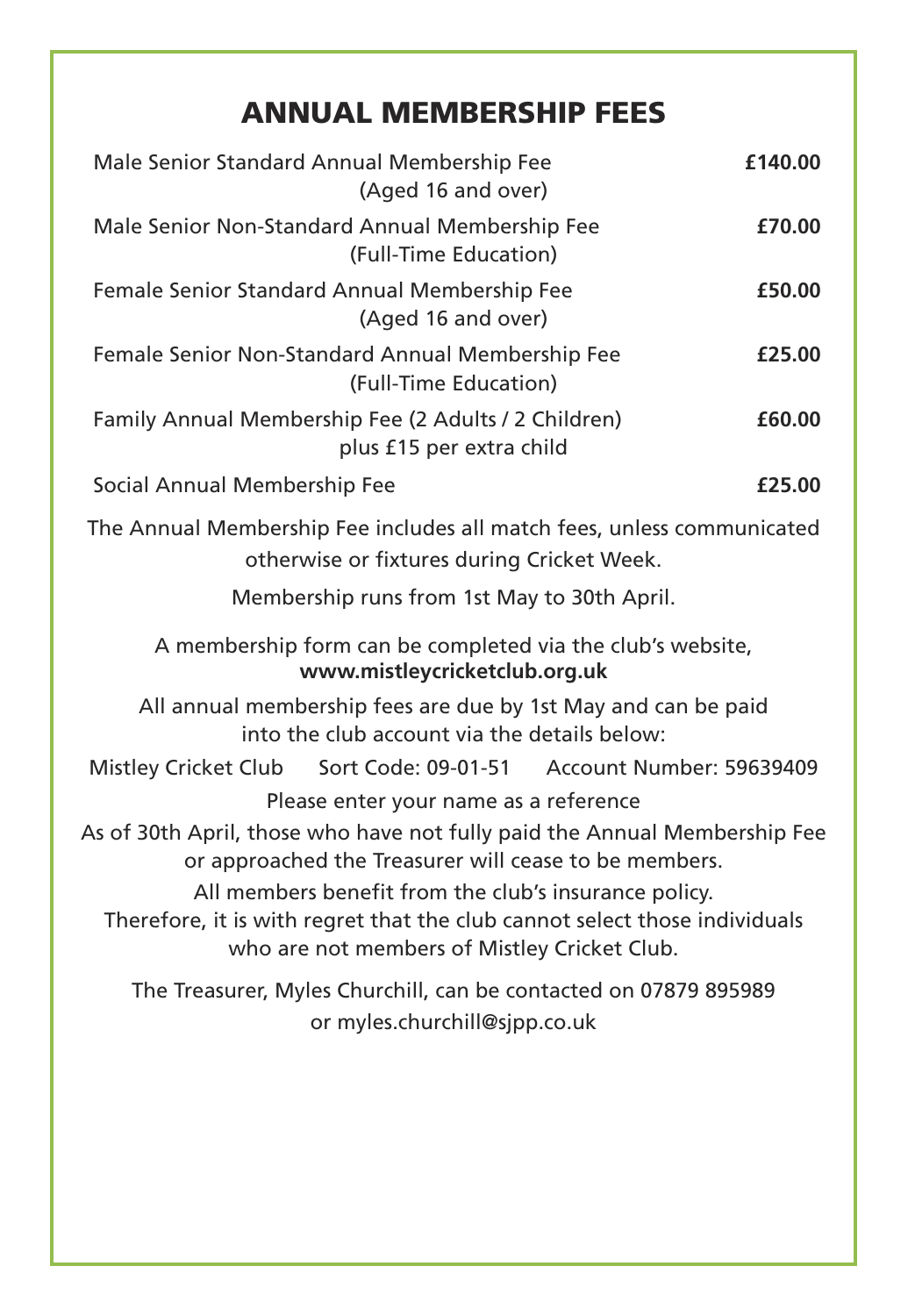# **Mistley Club Playing & Training Kit**

Kitlocker.com will be holding stocks for the club throughout the summer.

Club kit junior or senior can be purchased direct by going to the website and following the link to Club Clothing.

www.kitlocker.com/ccshop/club/mistley-cc

*Don't forget our websites*

# **www.mistleycricketclub.org.uk**

# **www.mistley.play-cricket.com**

For Fixtures, Results, Stats News, Events and Sponsors

email your news to: **mistleycc@gmail.com**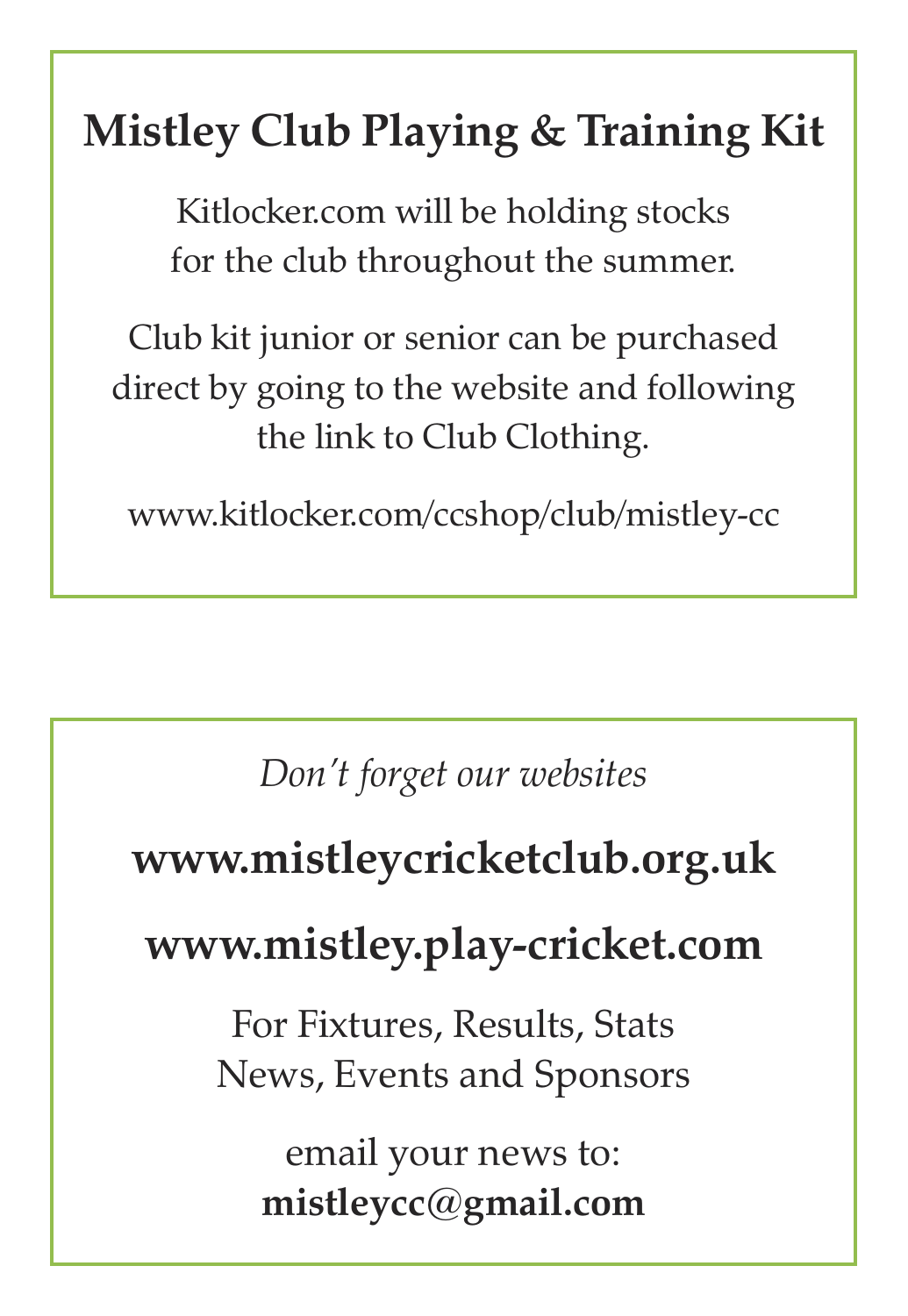

# **Mistley Cricket Club - Mission Statement**

To maintain the highest level of cricket possible in a family friendly environment which involves all members of the community and to develop the clubs facilities to achieve this goal.

## **Over the coming years the club will be looking to;**

- *• Maintain its links with all the local primary schools that feed into Manningtree High School as well as Manningtree School itself.*
- *• Work closely with both its local District Board & Essex County Cricket Board.*
- *• Develop the Ladies team with a view to playing a longer format of the game in the Two Counties Women's Championship.*
- *• Maintain the club facilities to the high level that all have become accustomed to at New Road and on the Welcome Home field.*
- *• Maintain its current Clubmark Accreditation.*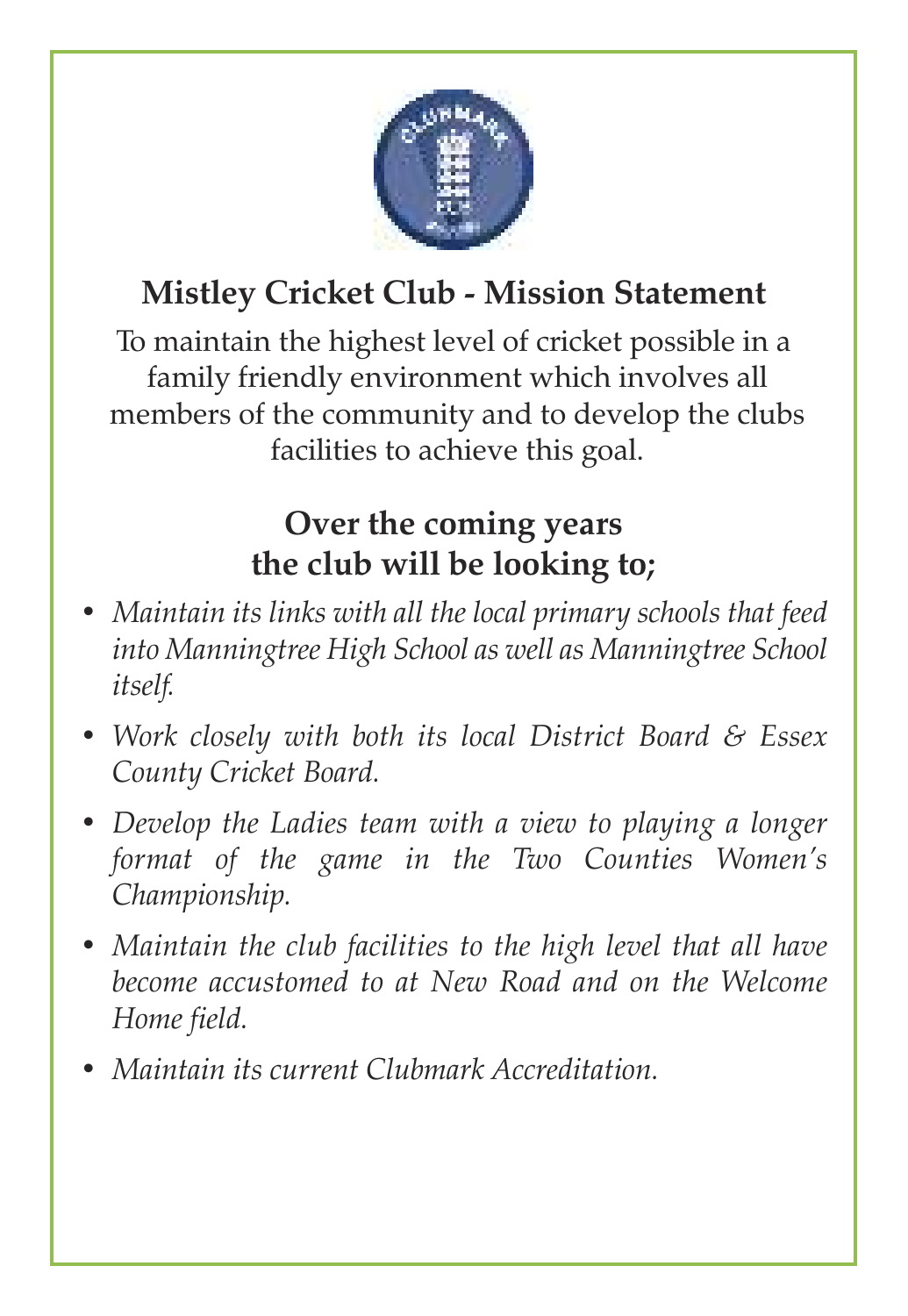

# **As the Major Club in the area we need your help in raising funds for the running costs of Mistley Cricket Club Why not help our fund raising efforts by joining the**

# **100 PLUS CLUB NOW?**

**Please go to https://mistleycricketclub.org.uk/100-club/ to sign up**

> **STEVE BUTCHER 01206 299672**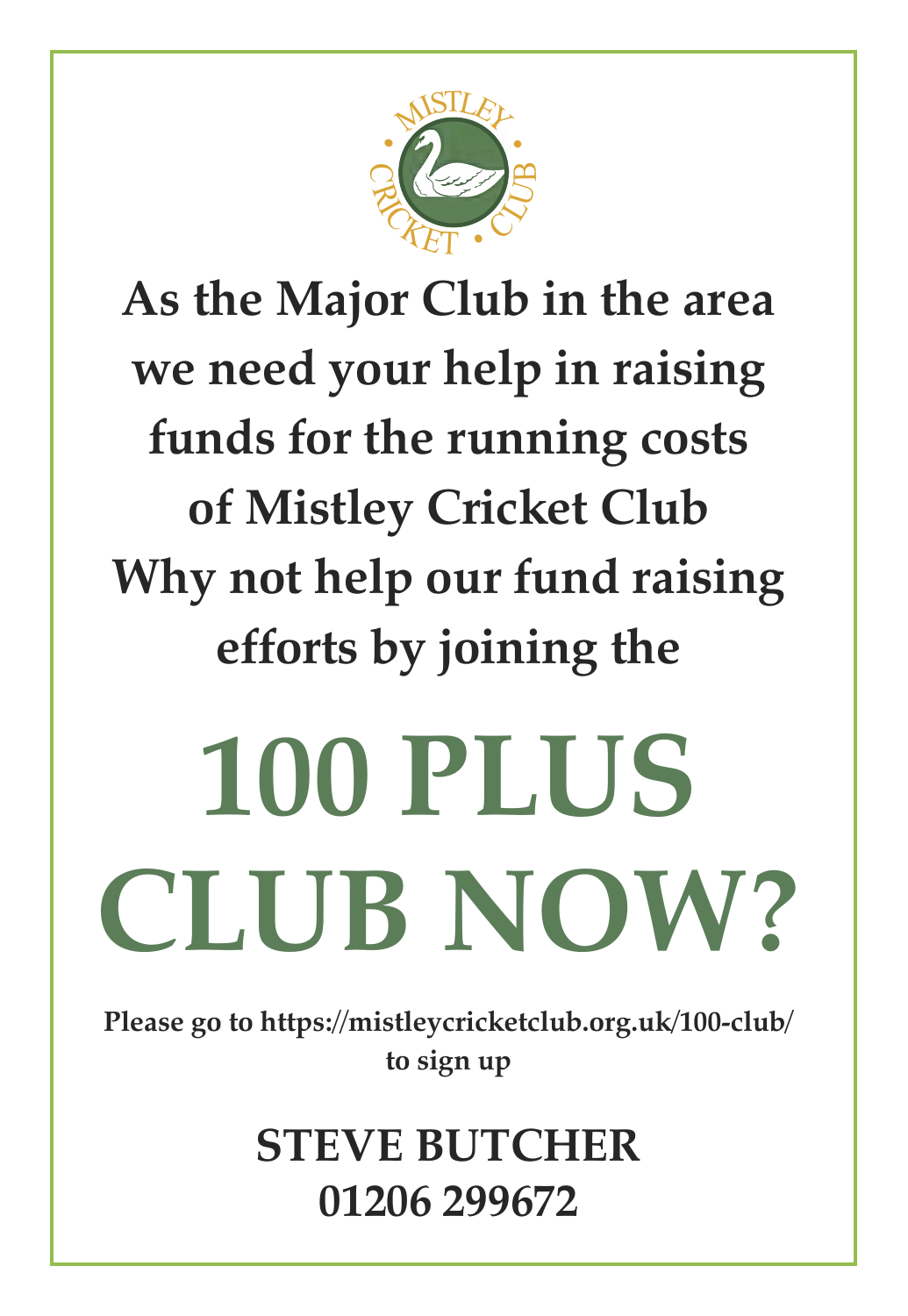# **2022 Cricket Festival**

| Aug 9 (Tue)         | <b>TBC</b>                                                | 11.30        |
|---------------------|-----------------------------------------------------------|--------------|
| <b>Aug 10 (Wed)</b> | <b>Two Counties over 50's</b><br>and over 60's            | 1.00         |
| <b>Aug 11 (Thu)</b> | Junior event<br>then junior presentations<br>Ladies match | 1.00<br>4.30 |
|                     |                                                           |              |
| <b>Aug 12 (Fri)</b> | <b>Kemsley Robb XI</b>                                    | 11.30        |
| <b>Aug 13 (Sat)</b> | Mistley II XI v<br><b>Stowmarket</b>                      | 1.00         |
| <b>Aug 14 (Sun)</b> | <b>Mistley Ladies v</b><br><b>Felixstowe</b>              | 10.00        |

**Social events every evening Tuesday to Friday LUNCHES AVAILABLE**

**Tuesday 9th August and Friday 12th August For lunch details contact: Paul Garwood 07961 071831**

# **PRESENTATION EVENING**

**Sept 17** (Sat) **Mens and ladies presentation evening**

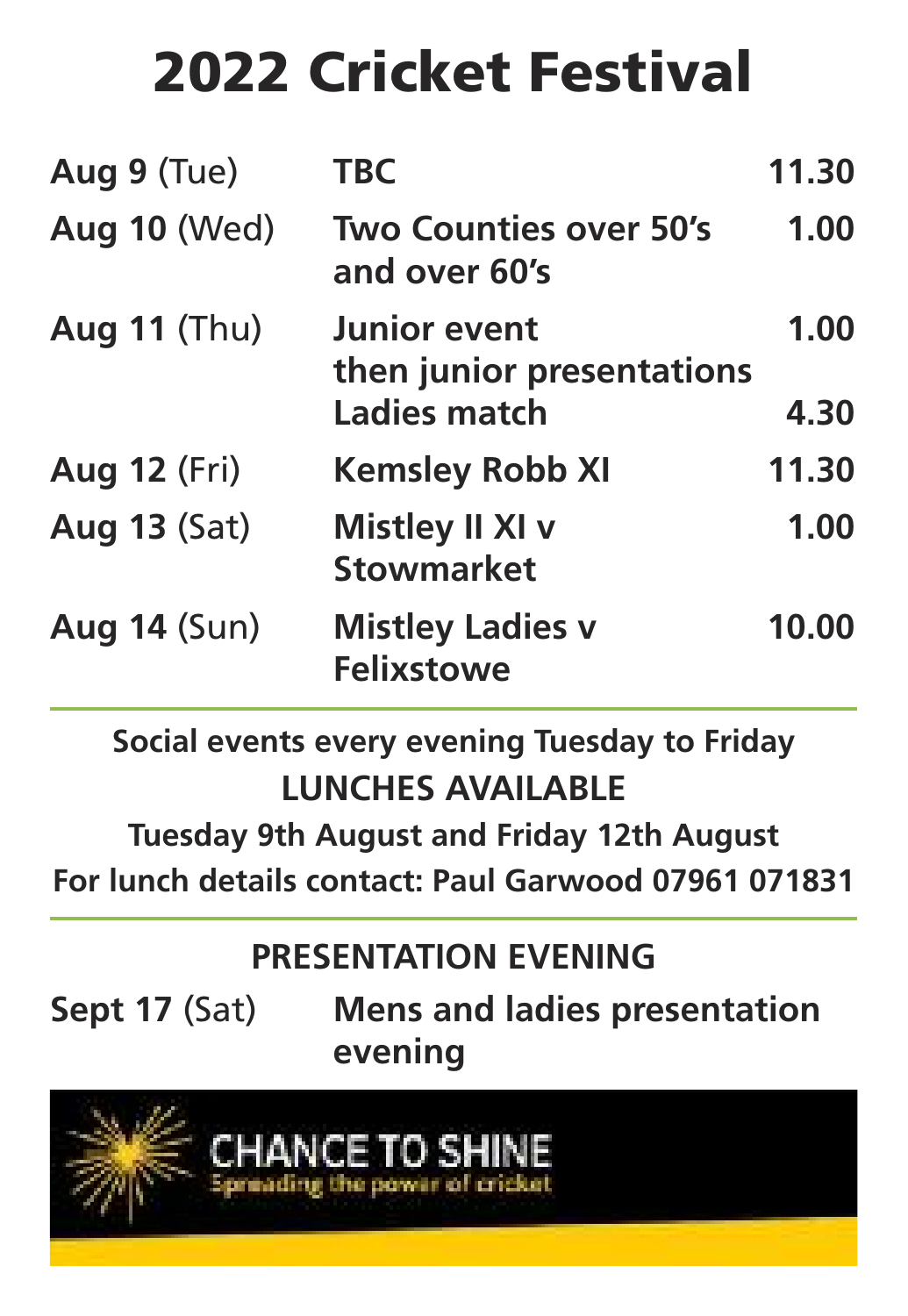## **1st XI - SATURDAY**

| Date     | <b>Opponents</b>     | <b>Time</b> | Venue | <b>Status</b> |
|----------|----------------------|-------------|-------|---------------|
| April 16 | Worlington           | 12.00       | Away  | L             |
| April 23 | Clacton-on-Sea       | 12.00       | Home  | L             |
| April 30 | <b>Hadleigh</b>      | 12.00       | Home  | L             |
| May 7    | Wivenhoe             | 12.00       | Away  | L             |
| May 14   | <b>East Bergholt</b> | 12.00       | Home  | L             |
| May 21   | Woolpit              | 12.00       | Away  | L             |
| May 28   | Maldon               | 12.00       | Home  | L             |
| June 4   | Kesgrave             | 12.00       | Away  | L             |
| June 11  | <b>Mildenhall II</b> | 12.00       | Home  | L             |
| June 18  | Halstead             | 12.00       | Away  | L             |
| June 25  | Coggeshall           | 12.00       | Home  | L             |
| July 2   | Worlington           | 12.00       | Home  | L             |
| July 9   | Clacton-on-Sea       | 12.00       | Away  | L             |
| July 16  | Hadleigh             | 12.00       | Away  | L             |
| July 23  | Wivenhoe             | 12.00       | Home  | L             |
| July 30  | East Bergholt        | 12.00       | Away  | L             |
| Aug 6    | Woolpit              | 12.00       | Home  | L             |
| Aug 13   | Maldon               | 12.00       | Away  | L             |
| Aug 20   | <b>Kesgrave</b>      | 12.00       | Home  | L             |
| Aug 27   | Mildenhall II        | 12.00       | Away  | L             |
| Sept 3   | <b>Halstead</b>      | 12.00       | Home  | L             |
| Sept 10  | Coggeshall           | 12.00       | Away  | L             |

L = League (Marshall Hatchick Two Counties Championship) Would players please note that they should be at the ground 60 minutes before start of play. (1st X1 - Saturday only)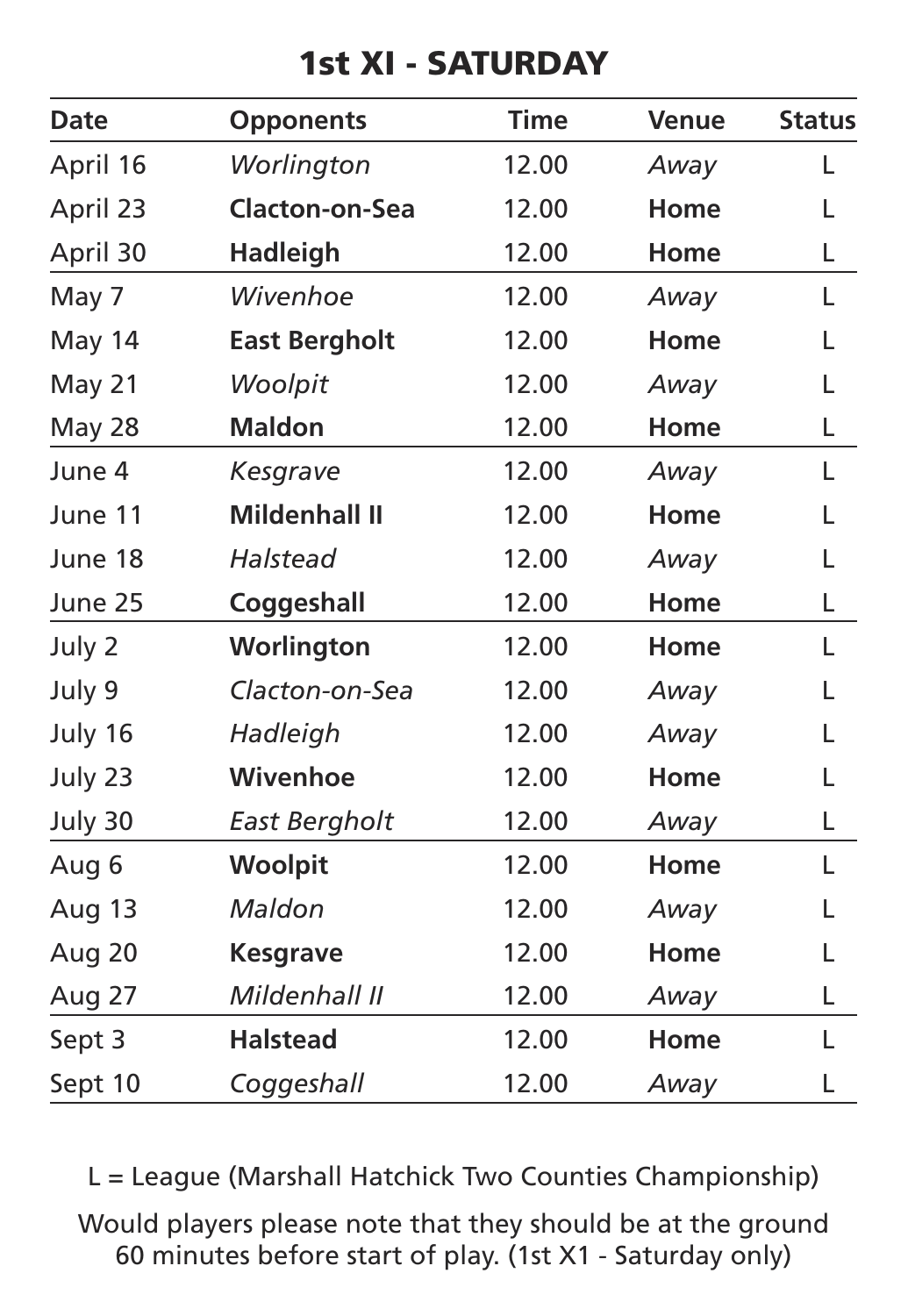## **2nd XI - SATURDAY**

| Date     | <b>Opponents</b>             | <b>Time</b> | Venue | <b>Status</b> |
|----------|------------------------------|-------------|-------|---------------|
| April 16 | <b>Long Melford</b>          | 12.30       | Home  | L             |
| April 23 | Tuddenham                    | 12.30       | Away  | L             |
| April 30 | Nacton                       | 12.30       | Away  | L             |
| May 7    | <b>Mildenhall III</b>        | 1.00        | Home  | L             |
| May 14   | Ipswich & ES                 | 1.00        | Away  | L             |
| May 21   | Witham II                    | 1.00        | Home  | L             |
| May 28   | Stowmarket                   | 1.00        | Away  | L             |
| June 4   | <b>Felixstowe &amp; Cor.</b> | 1.00        | Home  | L             |
| June 11  | Woolpit II                   | 1.00        | Away  | L             |
| June 18  | <b>Frinton II</b>            | 1.00        | Home  | L             |
| June 25  | <b>Walsham Le Willows</b>    | 1.00        | Away  | L             |
| July 2   | Long Melford                 | 1.00        | Away  | L             |
| July 9   | <b>Tuddenham</b>             | 1.00        | Home  | L             |
| July 16  | Nacton                       | 1.00        | Home  | L             |
| July 23  | Mildenhall III               | 1.00        | Away  | L             |
| July 30  | Ipswich & ES                 | 1.00        | Home  | L             |
| Aug 6    | Witham II                    | 1.00        | Away  | L             |
| Aug 13   | <b>Stowmarket</b>            | 1.00        | Home  | L             |
| Aug 20   | Felixstowe & Cor.            | 12.30       | Away  | L             |
| Aug 27   | <b>Woolpit II</b>            | 12.30       | Home  | L             |
| Sept 3   | Frinton II                   | 12.30       | Away  | L             |
| Sept 10  | <b>Walsham Le Willows</b>    | 12.30       | Home  | L             |

L = League (Marshall Hatchick Two Counties Championship) Would players please note that they should be at the ground

30 minutes before start of play.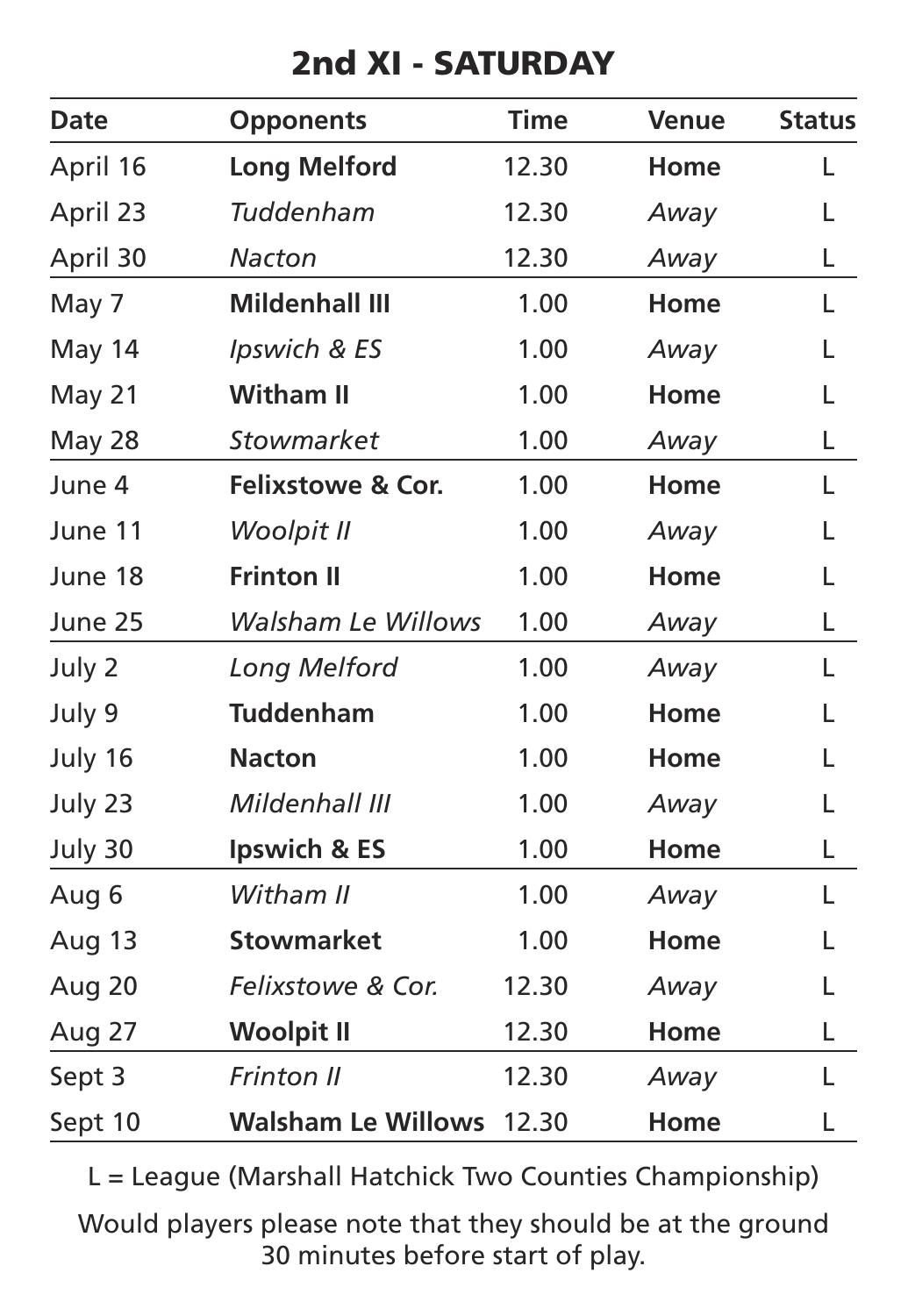# **3rd XI - SATURDAY**

| Date     | Opponents            | <b>Time</b> | Venue | <b>Status</b> |
|----------|----------------------|-------------|-------|---------------|
| April 16 | Ipscol               | 12.30       | Home  | L             |
| April 23 | <b>Earls Colne</b>   | 12.30       | Home  | L             |
| April 30 | Coggeshall III       | 12.30       | Away  | L             |
| May 7    | Long Melford II      | 1.00        | Home  | L             |
| May 21   | Saxmundham           | 1.00        | Home  | L             |
| May 28   | <b>Brightlingsea</b> | 1.00        | Home  | L             |
| June 4   | Eight Ash Green II   | 1.00        | Away  | L             |
| June 11  | Stowmarket II        | 1.00        | Away  | L             |
| June 18  | <b>Brockley II</b>   | 1.00        | Away  | L             |
| June 25  | Ipswich II           | 1.00        | Home  | L             |
| July 2   | Ipscol               | 1.00        | Away  | L             |
| July 9   | Earls Colne          | 1.00        | Away  | L             |
| July 16  | Coggeshall III       | 1.00        | Home  | L             |
| July 23  | Long Melford II      | 1.00        | Away  | L             |
| Aug 6    | Saxmundham           | 1.00        | Away  | L             |
| Aug 13   | <b>Brightlingsea</b> | 1.00        | Away  | L             |
| Aug 20   | Eight Ash Green II   | 12.30       | Home  | L             |
| Aug 27   | <b>Stowmarket II</b> | 12.30       | Home  | L             |
| Sept 3   | <b>Brockley II</b>   | 12.30       | Home  | L             |
| Sept 10  | Ipswich II           | 12.30       | Away  | L             |

L = League (Marshall Hatchick Two Counties Championship)

Would players please note that they should be at the ground 30 minutes before start of play.

#### **Captain: Andrew Butcher - Tel: 07880 816863**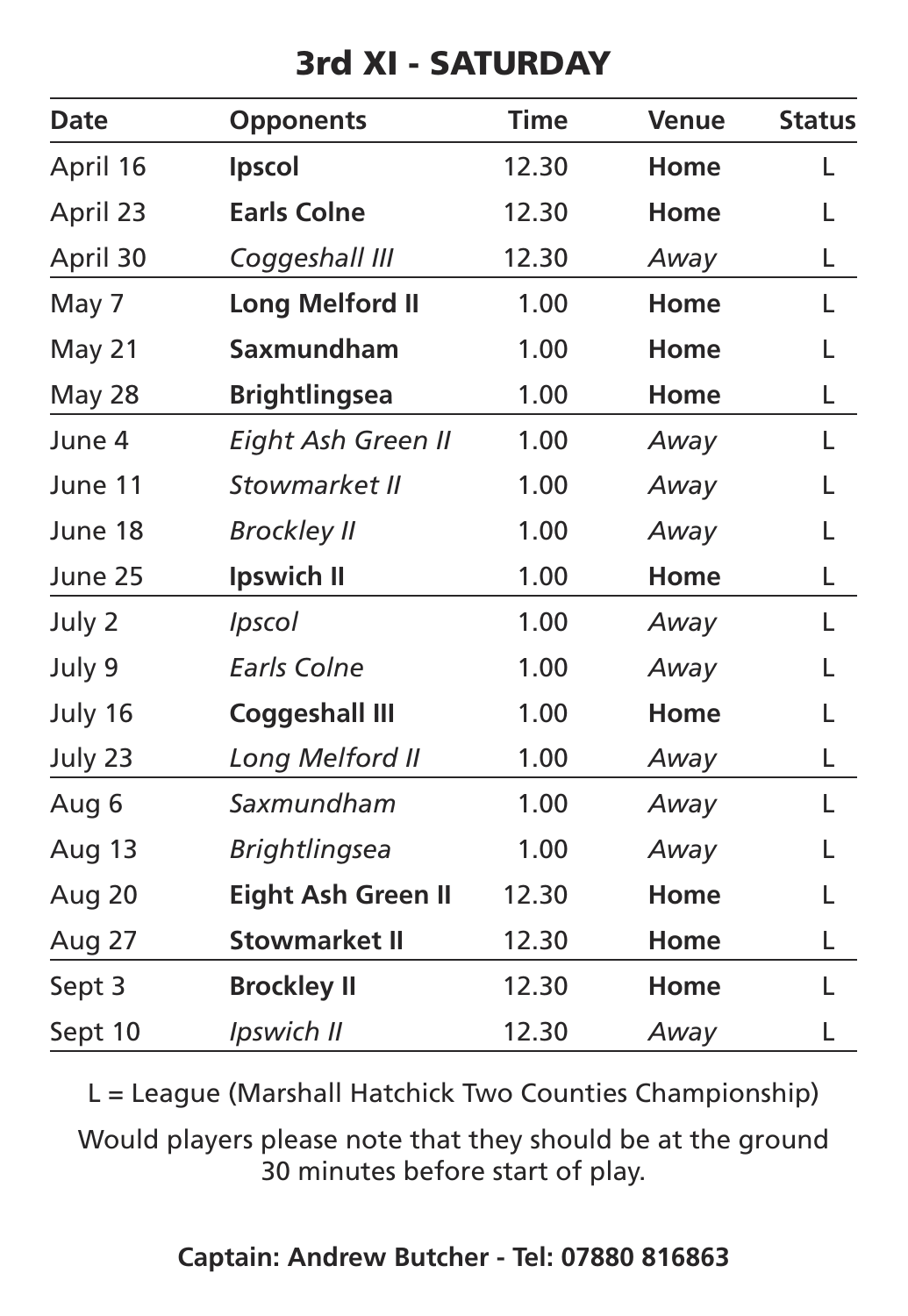## **TWO COUNTIES - SUNDAY LEAGUE**

| Date     | <b>Opponents</b>                     | <b>Time</b> | Venue | <b>Status</b> |
|----------|--------------------------------------|-------------|-------|---------------|
| April 24 | Ardleigh                             | 12.30       | Away  | L             |
| May 1    | <b>Harwich &amp; Dovercourt 1.00</b> |             | Home  | L             |
| May 8    | <b>Boxted</b>                        | 1.00        | Home  | L             |
| May 15   | Frinton                              | 1.00        | Away  | L             |
| May 22   | <b>Gt Bromley</b>                    | 1.00        | Home  | L             |
| June 5   | <b>West Bergholt</b>                 | 1.00        | Home  | L             |
| June 12  | Abberton                             | 1.00        | Away  | L             |
| June19   | Wivenhoe                             | 1.00        | Away  | L             |
| June 26  | Ardleigh                             | 1.00        | Home  | L             |
| July 10  | Wivenhoe                             | 1.00        | Home  | L             |
| July 17  | Gt Bromley                           | 1.00        | Away  |               |
| July 24  | West Bergholt                        | 1.00        | Away  | L             |
| July 31  | <b>Abberton</b>                      | 1.00        | Home  | L             |
| Aug 7    | <b>Harwich &amp; Dovercourt</b>      | 1.00        | Away  | L             |
| Aug 21   | Boxted                               | 12.30       | Away  |               |
| Aug 28   | <b>Frinton</b>                       | 12.30       | Home  |               |

L = League (Marshall Hatchick Two Counties Championship)

Would players please note that they should be at the ground 30 minutes before start of play.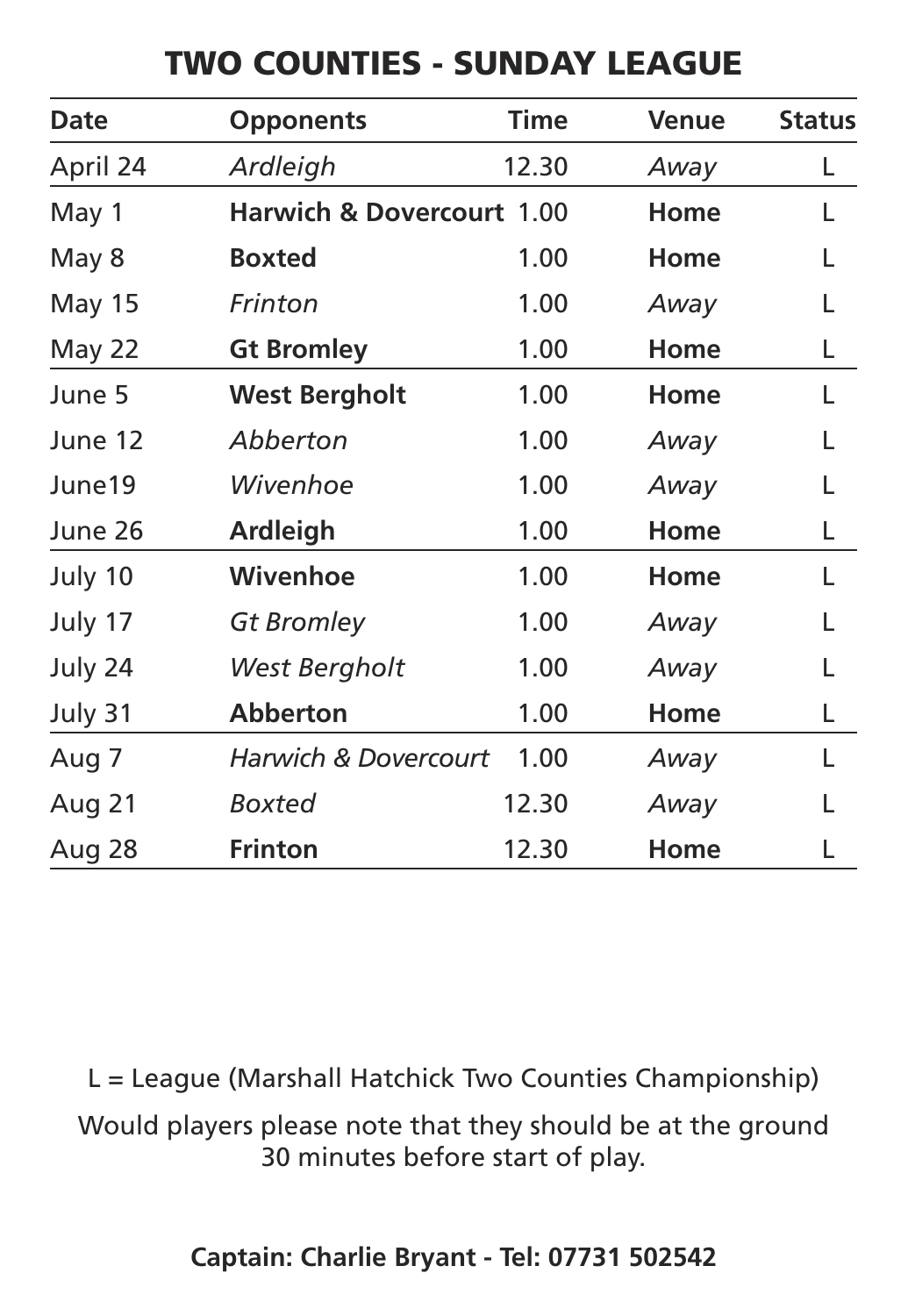## **NORTH ESSEX CRICKET LEAGUE T20**

| Date          | <b>Opponents</b>   | Time       | Venue      | <b>Status</b> |
|---------------|--------------------|------------|------------|---------------|
| May 29 (Sun)  | Coggeshall         | 2.30       | Away       | T20 L         |
| June 16 (Thu) | <b>Halstead</b>    | 6.00       | Home       | T20 L         |
| June 23 (Thu) | Abberton           | 6.00       | Away       | T20 L         |
| July 3 (Sun)  | Galleywood         | 2.00       | Away       | T20 L         |
| July 14 (Thu) | Colchester         | 6.00       | Home       | T20 L         |
| July 21 (Thu) | Wivenhoe           | 6.00       | Home       | T20 L         |
| Aug 28 (Sun)  | Finals Day         | <b>TBC</b> | <b>TBC</b> | T20 L         |
| Aug 29 (Mon)  | Reserve Finals Day | TBC        | TBC        | T20 L         |

T20 L = North Essex Cricket League T20 competition

T20  $F =$  Friendly T20

**NECL T20 Captain: George Hutton - Tel: 07411 271317**

## **WEEKDAY FRIENDLY**

| Date         | <b>Opponents</b>          | Time | <b>Venue Status</b> |  |
|--------------|---------------------------|------|---------------------|--|
| July 8 (Fri) | <b>Mistley Rugby Club</b> | 6.00 | Home T20 F          |  |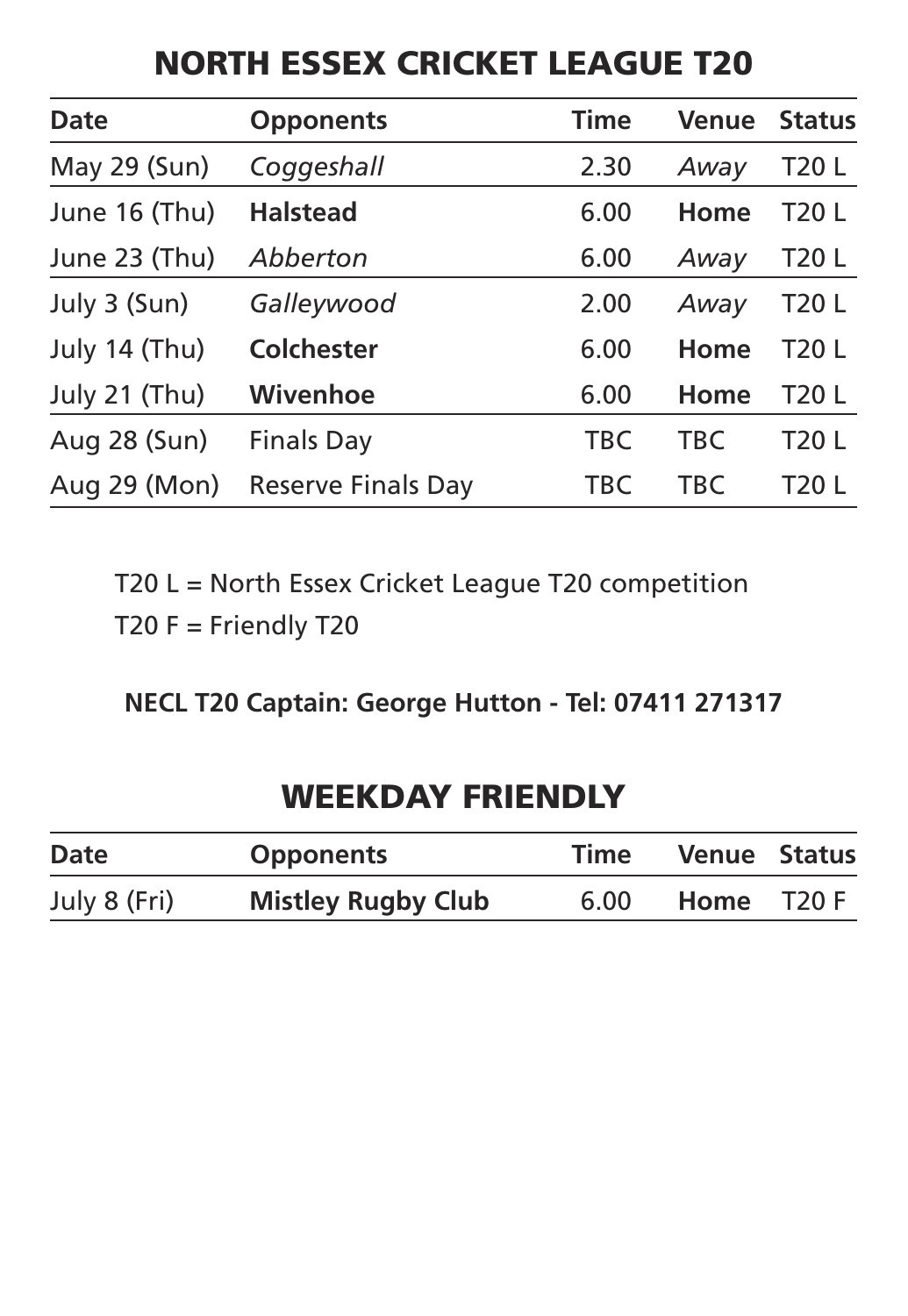# **MISTLEY LADIES**

| Date          |       | <b>Opponents</b>             | <b>Time</b>        | Venue      | <b>Status</b> |
|---------------|-------|------------------------------|--------------------|------------|---------------|
| May 6         | (Fri) | Colchester & EE              | 6.00 <sub>pm</sub> | Away       | <b>BS</b>     |
| May 8         | (Sun) | Woolpit                      | 10.00am            | Away       | MH            |
| May 13 (Fri)  |       | Sudbury                      | 6.00 <sub>pm</sub> | Home       | <b>BS</b>     |
| May 15 (Sun)  |       | Melton St Audrey's 10.00am   |                    | Away       | <b>MH</b>     |
| May 20 (Fri)  |       | Eight Ash Green              | 6.00 <sub>pm</sub> | Away       | <b>BS</b>     |
| May 27 (Fri)  |       | <b>Colchester &amp; EE</b>   | 6.00 <sub>pm</sub> | Home       | <b>BS</b>     |
| June 3        | (Fri) | Sudbury                      | 6.00 <sub>pm</sub> | Away       | <b>BS</b>     |
| June 10 (Fri) |       | Eight Ash Green              | 6.00 <sub>pm</sub> | Home       | <b>BS</b>     |
| June 12 (Sun) |       | Copdock                      | 10.00am            | Home       | MН            |
| June 17 (Fri) |       | Colchester & EE              | 6.00 <sub>pm</sub> | Away       | <b>BS</b>     |
| June 19 (Sun) |       | Woolpit                      | 10.00am            | Home       | MН            |
| June 24 (Fri) |       | Sudbury                      | 6.00 <sub>pm</sub> | Home       | <b>BS</b>     |
| June 26 (Sun) |       | Copdock                      | 10.00am            | Home       | MH            |
| July 1        | (Fri) | Eight Ash Green              | 6.00 <sub>pm</sub> | Away       | <b>BS</b>     |
| July 8        | (Fri) | Ipswich & ES                 | 6.00 <sub>pm</sub> | Away       | <b>BS</b>     |
| July 10       | (Sun) | Felixstowe & Cor.            | 10.00am            | Away       | MH            |
| July 15       | (Fri) | <b>BS Semi-Finals</b>        |                    | <b>TBA</b> | BS.           |
| July 17       | (Sun) | Melton St Audrey's 10.00am   |                    | Home       | <b>MH</b>     |
| <b>Jul 22</b> | (Fri) | <b>BS Finals</b>             |                    | <b>TBA</b> | <b>BS</b>     |
| Aug 7         | (Sun) | Woolpit                      | 2.00 <sub>pm</sub> | Away       | <b>MH</b>     |
| Aug 14 (Sun)  |       | <b>Felixstowe &amp; Cor.</b> | 10.00am            | Home       | MH            |
| Sept 11 (Sun) |       | <b>Two Counties Finals</b>   |                    | <b>TBA</b> | <b>MH</b>     |

F = Friendly BS = Beaumont Seymour Ladies League MH = Marshall Hatchick Two Counties Championship

**Ladies Captain: Isabella Nimmons - 07947 600762 Practice will take place on Thursday evenings at 6.15pm**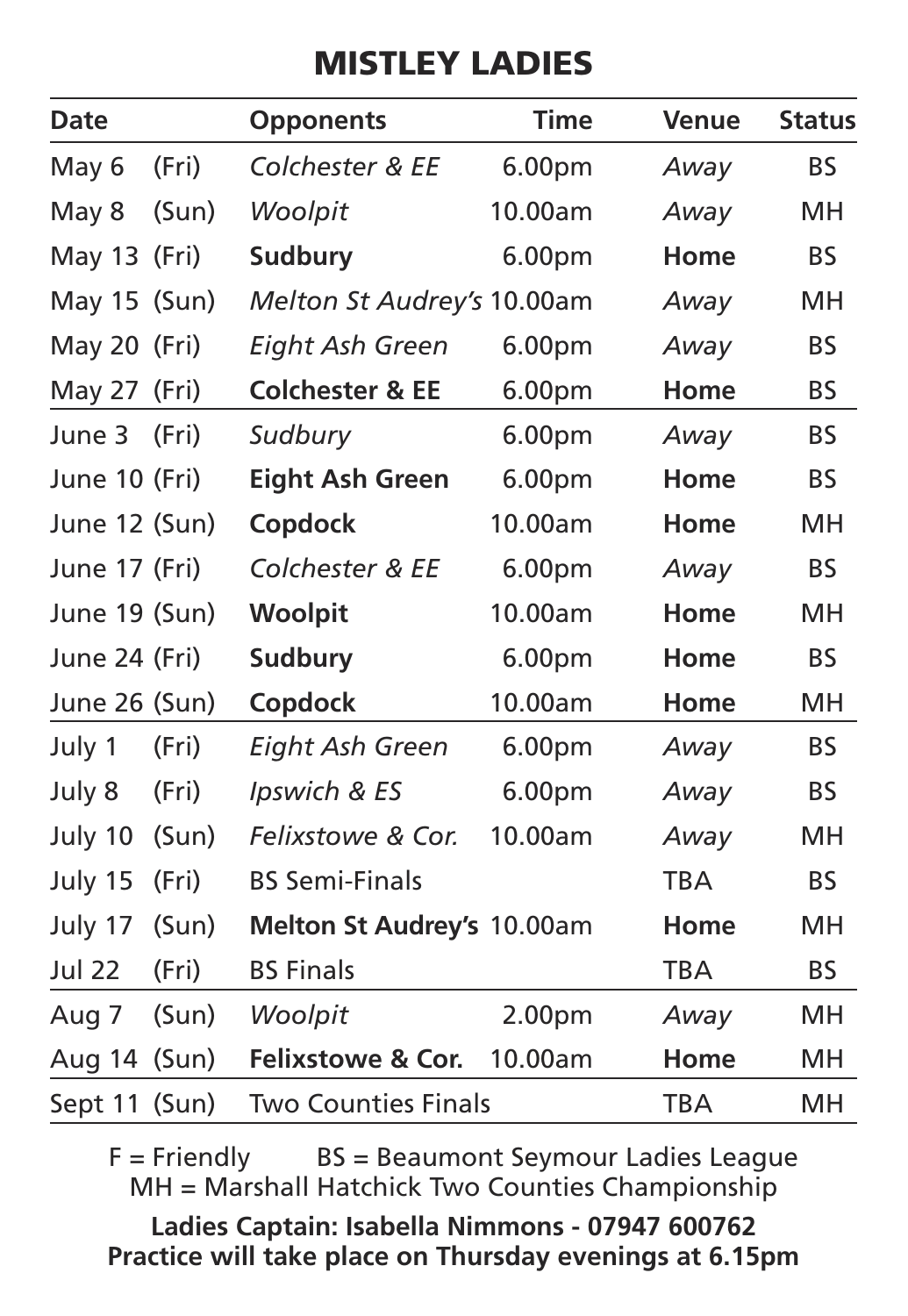#### **MISTLEY BOYS - UNDER 15**

| Date          |       | <b>Opponents</b> | Venue | <b>Time</b>        |
|---------------|-------|------------------|-------|--------------------|
| May 12        | (Thu) | Coggeshall       | Home  | 6.00 <sub>pm</sub> |
| May 20        | (Fri) | Frinton          | Home  | 6.00 <sub>pm</sub> |
| May 27        | (Fri) | Gt Totham        | Away  | 6.00 <sub>pm</sub> |
| June 16 (Thu) |       | <b>Braintree</b> | Away  | 6.00 <sub>pm</sub> |
| June 22 (Wed) |       | Frinton          | Away  | 6.00 <sub>pm</sub> |
| June 30       | (Thu) | <b>Gt Totham</b> | Home  | 6.00 <sub>pm</sub> |
| July 8        | (Fri) | <b>Braintree</b> | Home  | 6.00 <sub>pm</sub> |
| July 11       | (Mon) | Witham           | Away  | 6.00 <sub>pm</sub> |
| July 21       | (Thu) | Witham           | Home  | 6.00 <sub>pm</sub> |
| July 29       | (Fri) | Coggeshall       | Away  | 6.00 <sub>pm</sub> |

#### **MISTLEY BOYS - UNDER 13**

| Date          |       | <b>Opponents</b>     | Venue | Time               |
|---------------|-------|----------------------|-------|--------------------|
| May 4         | (Wed) | Sudbury              | Home  | 6.00 <sub>pm</sub> |
| May 11        | (Wed) | <b>Halstead</b>      | Home  | 6.00 <sub>pm</sub> |
| May 18        | (Wed) | Frinton              | Away  | 6.00 <sub>pm</sub> |
| May 25        | (Wed) | <b>Brightlingsea</b> | Away  | 6.00 <sub>pm</sub> |
| June 8        | (Wed) | Wivenhoe             | Home  | 6.00 <sub>pm</sub> |
| June 19       | (Sun) | Halstead             | Away  | 10.00am            |
| <b>Jun 23</b> | (Thu) | Wivenhoe             | Away  | 6.00 <sub>pm</sub> |
| July 6        | (Wed) | <b>Brightlingsea</b> | Home  | 6.00 <sub>pm</sub> |
| July 13       | (Wed) | Sudbury              | Away  | 6.00 <sub>pm</sub> |
| July 20       | (Wed) | Frinton              | Home  | 6.00 <sub>pm</sub> |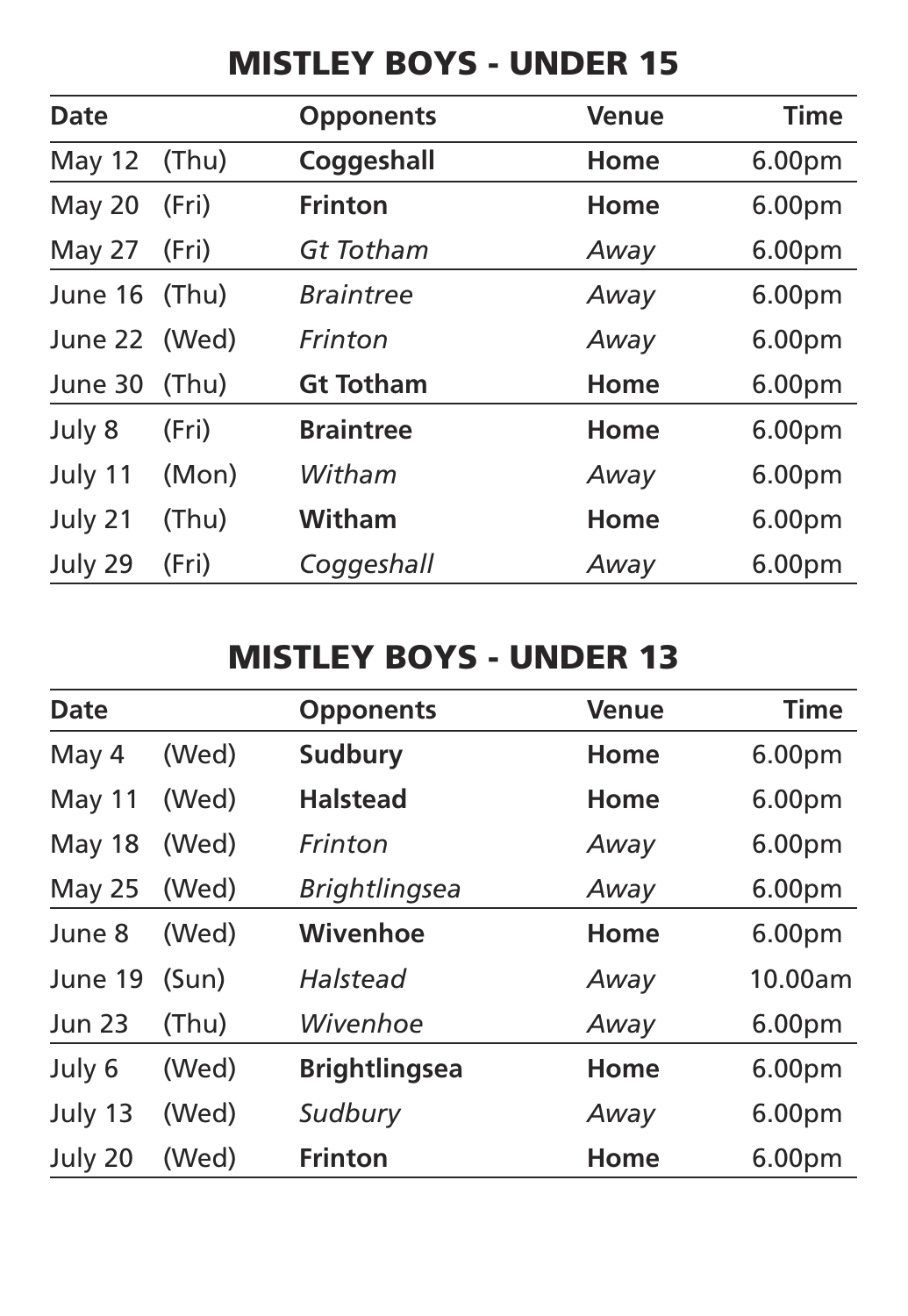## **MISTLEY BOYS - UNDER 12**

| Date          |       | <b>Opponents</b> | <b>Venue</b> | <b>Time</b>        |
|---------------|-------|------------------|--------------|--------------------|
| May 8         | (Sun) | <b>Abberton</b>  | Home         | 10.00am            |
| May 15        | (Sun) | Witham           | Home         | 10.00am            |
| May 22        | (Sun) | Boxted           | Away         | 10.00am            |
| June 5        | (Sun) | Colchester       | Home         | 10.00am            |
| June 13       | (Mon) | Abberton         | Away         | 6.00 <sub>pm</sub> |
| June 22 (Wed) |       | Coggeshall       | Away         | 10.00am            |
| June 26       | (Sun) | <b>Gt Totham</b> | Home         | 10.00am            |
| July 3        | (Sun) | Colchester       | Away         | 10.00am            |
| July 10       | (Sun) | <b>Boxted</b>    | Home         | 10.00am            |
| July 17       | (Sun) | Gt Totham        | Away         | 12.30pm            |
| July 24       | (Sun) | Coggeshall       | Home         | 10.00am            |
| July 27       | (Wed) | Witham           | Away         | 10.00am            |

# **KWIK CRICKET**

| Date          |       | <b>Opponents</b>     | <b>Venue</b> | Time |
|---------------|-------|----------------------|--------------|------|
| June 10 (Fri) |       | Gt Bromley           | Away         | 6.00 |
| June 17 (Fri) |       | Tendring             | Away         | 6.00 |
| July 15 (Fri) |       | <b>Brightlingsea</b> | Away         | 6.00 |
| July 22       | (Fri) | Copford              | Away         | 6.00 |

Kwik Cricket coach: Yuvaraj Dhayalan - 07748 949308

Colt Manager: Robin Mills - 07742 293830 **Club Welfare Office: Simon Garnham - 07887 841818 Junior Practice will take place on Tuesday evenings at 6.15pm**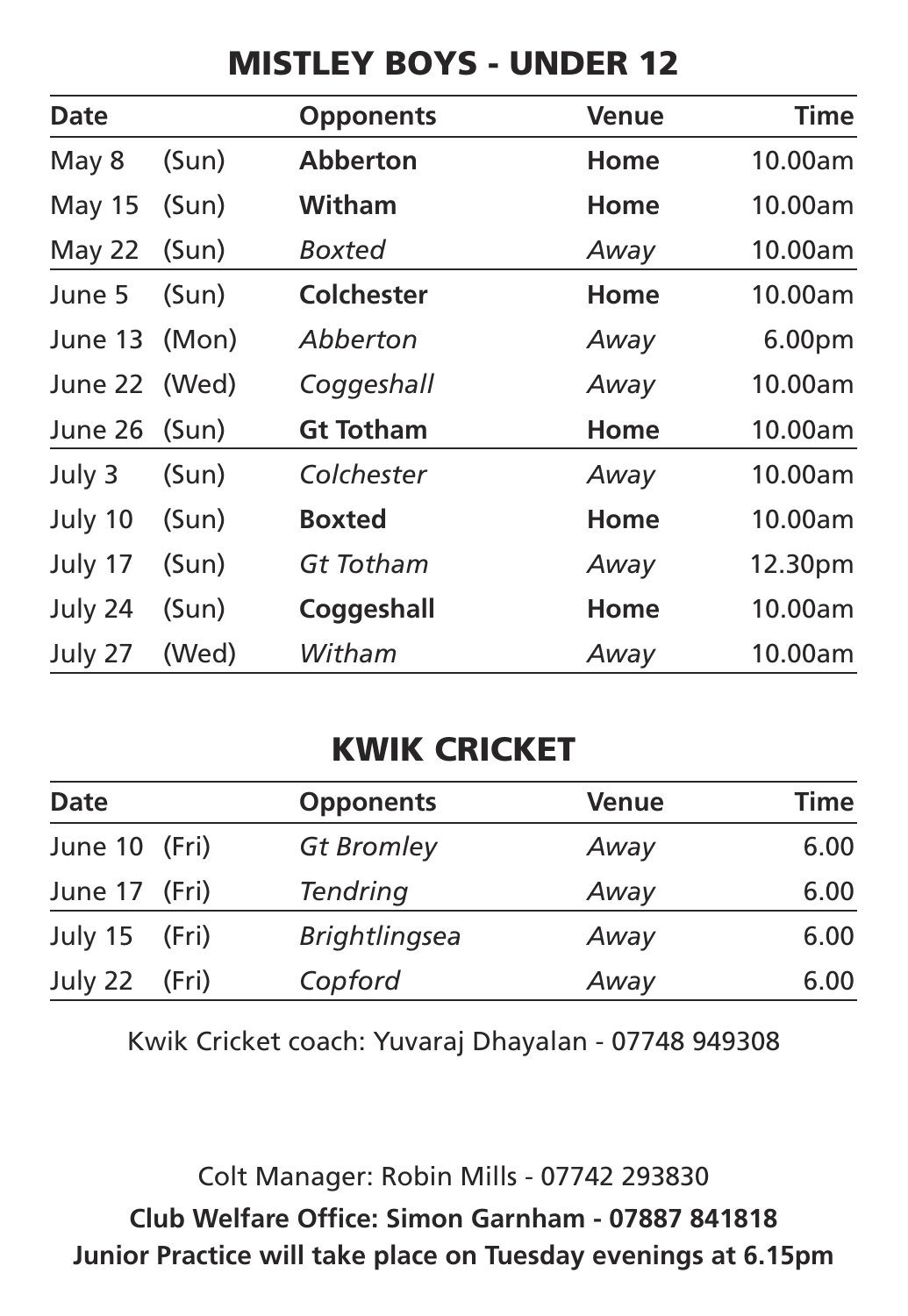# **GUIDELINES TO GOOD BEHAVIOUR**

*1. On the field of play the Captain is responsible for the behaviour of his team and should lead by example. All players should respect the dignity and tradition of the game.*

*2. Intimidation, aggressive behaviour and deliberate distraction of opponents are unacceptable. Competitiveness can be maintained without resorting to these tactics.*

*3. Dissent towards the Umpire is unacceptable. Remember, without him, the game cannot be played.*

*By working within these guidelines it is hoped that the players will continue to uphold the reputation of the club which generations of past players have worked hard to establish over many years.*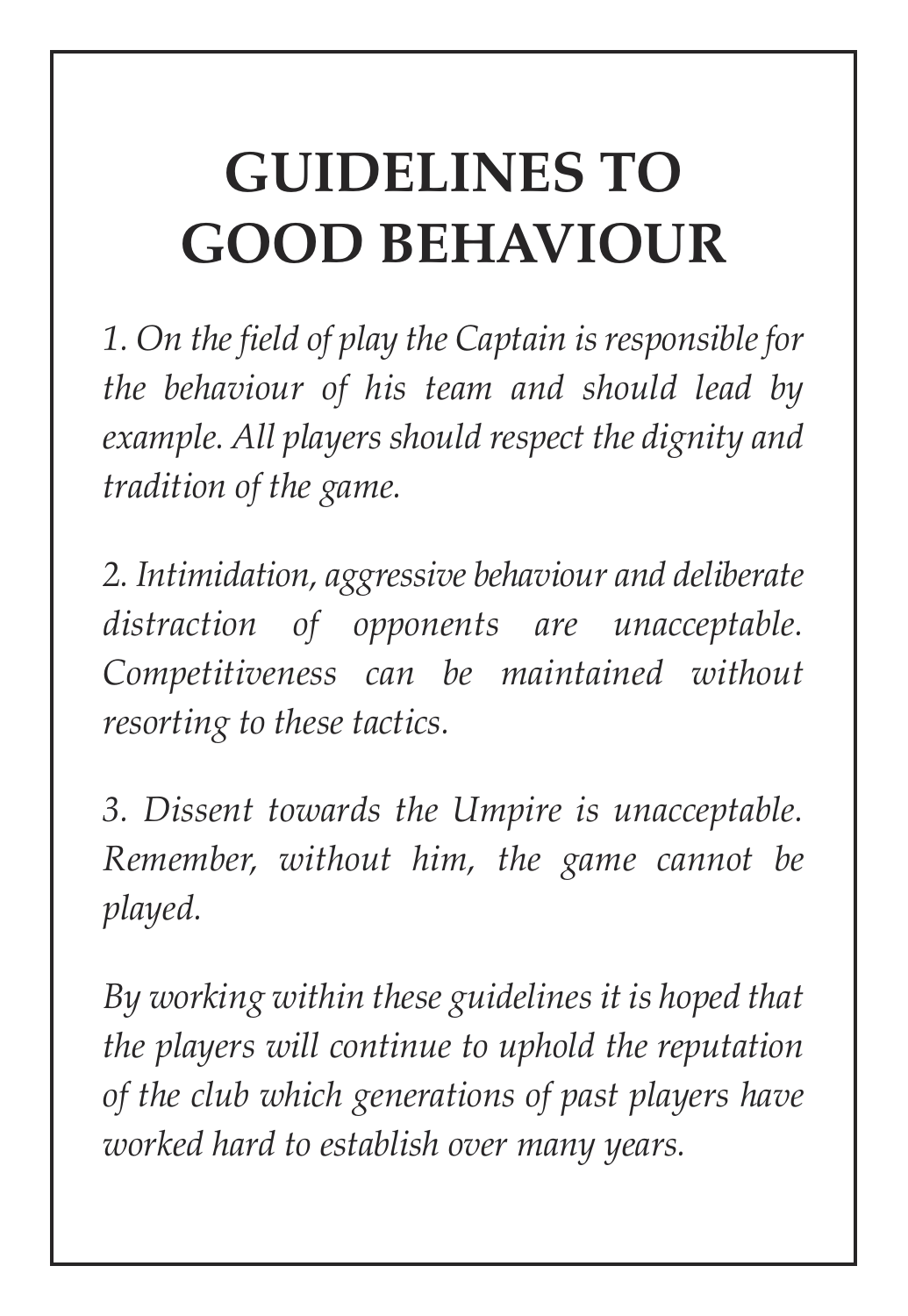

At Mistley Cricket Club we are proud of our comprehensive and successful youth set-up. To ensure the game provides a safe, friendly and enjoyable experience for all children we have adopted the ECB safe hands policy.The Welfare of Young People in Cricket is a paramount importance to us and thus we are seeking to continuously improve the participation conditions for children and young people.

If you have any queries please do not hesitate to contact me:

#### **Mr Simon Garnham (Club Welfare Officer) Mobile: 07887 841818**

#### **Mistley Cricket Academy**

Mistley is a club that puts youth development at the heart of its cricket. It is our goal to create as many opportunities as possible for young players to be exposed to the best possible level of cricket.

With this in mind we have developed our own Academy which is focused on helping players between 14 and 18 years of age to achieve their potential. The Academy takes on the most promising players every year and these individuals receive specialist skills coaching as well as one to one sessions to develop their game. The Academy is an addition to our existing junior development activities.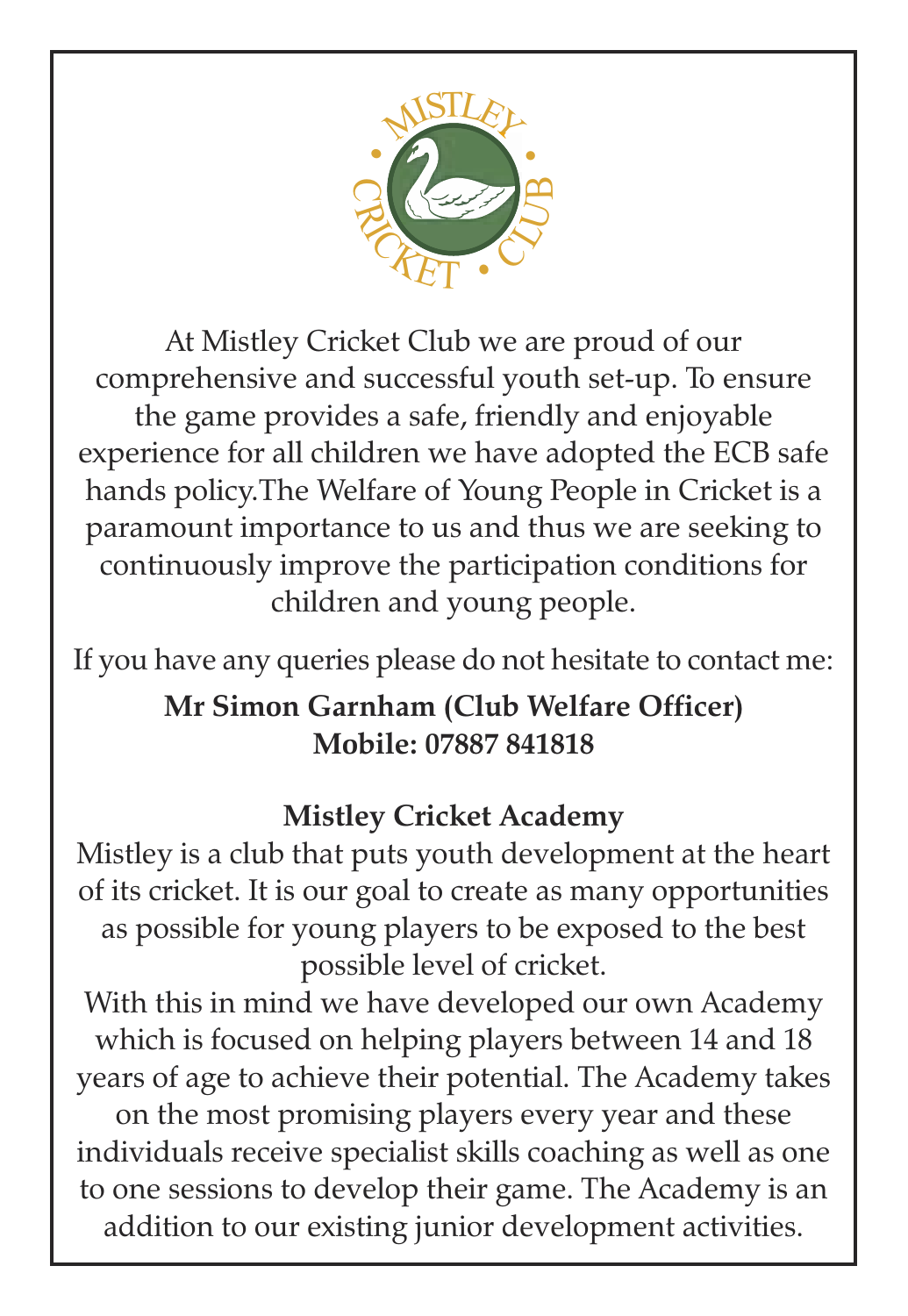# **MISTLEY CRICKET CLUB SPONSORS 2022**

Mistley Cricket Club would like to thank the following who have kindly sponsored our club this season.





**Mistley Manor**



**Atlas Autos**





**Wood For Stone**



**KCR Cricket**



**Ilecs Lift Consultants The Red Lion Mannigtree**



**EDME Food Ingredients**



**Stour Windows**



**Rose Calendars Fenn Wright**



**Thorntons of Frinton**



ACTERIZATING & **COULTS CONVILTS THE** 

**ACE Heating & Cooling Services**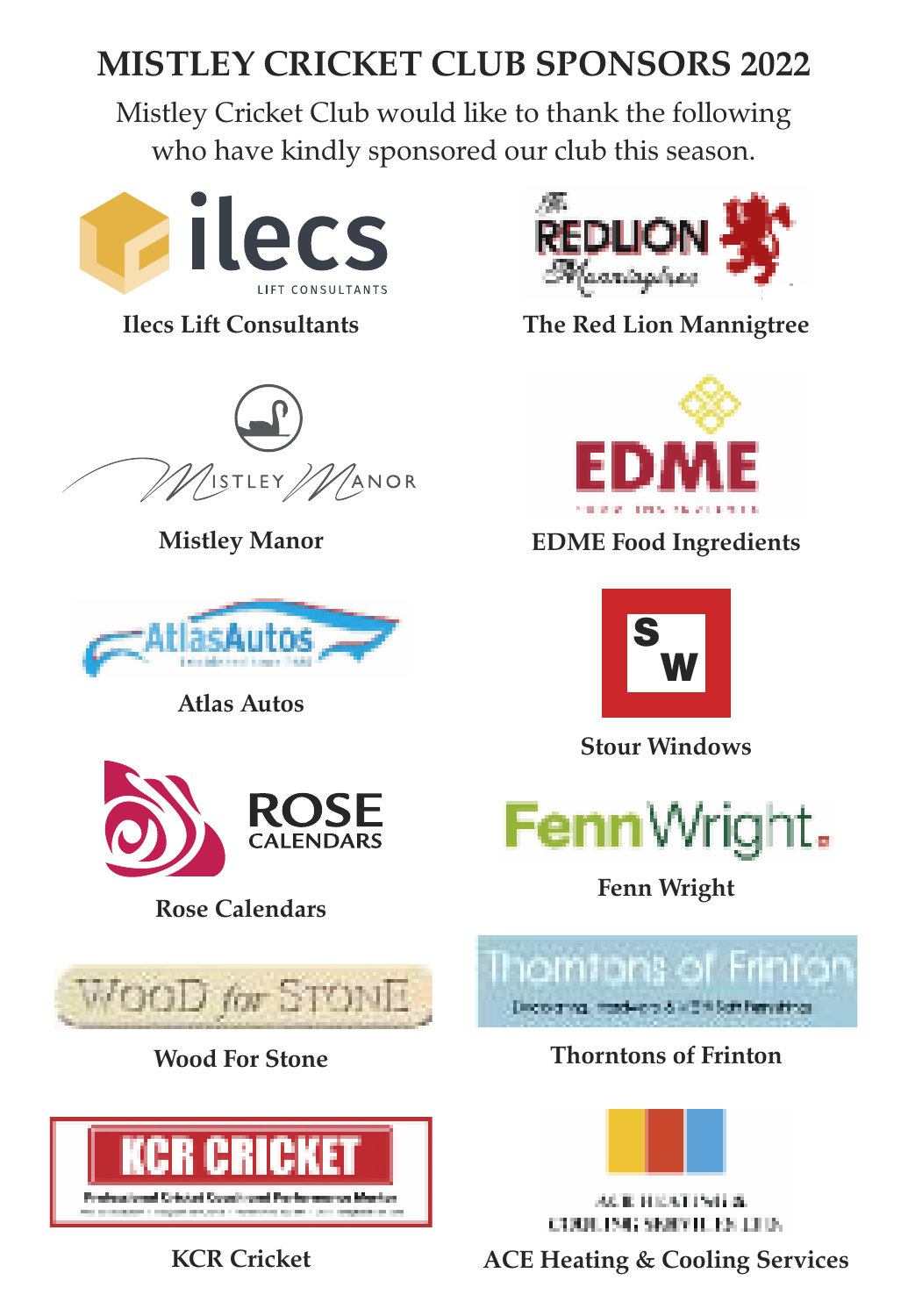

**myleschurchill.com**



**North Essex Homes**



**Silverton Aggregates Ltd**



**Co-op Secure Response**



#### **Consort Insurance**



**Archimedes Logistics**



#### **Fisher Jones Greenwood LLP**



**Mark J Morsley & Associates**



**Chamberlain Philips Property Agents**



**Camcan Security**



**Concord Property Management**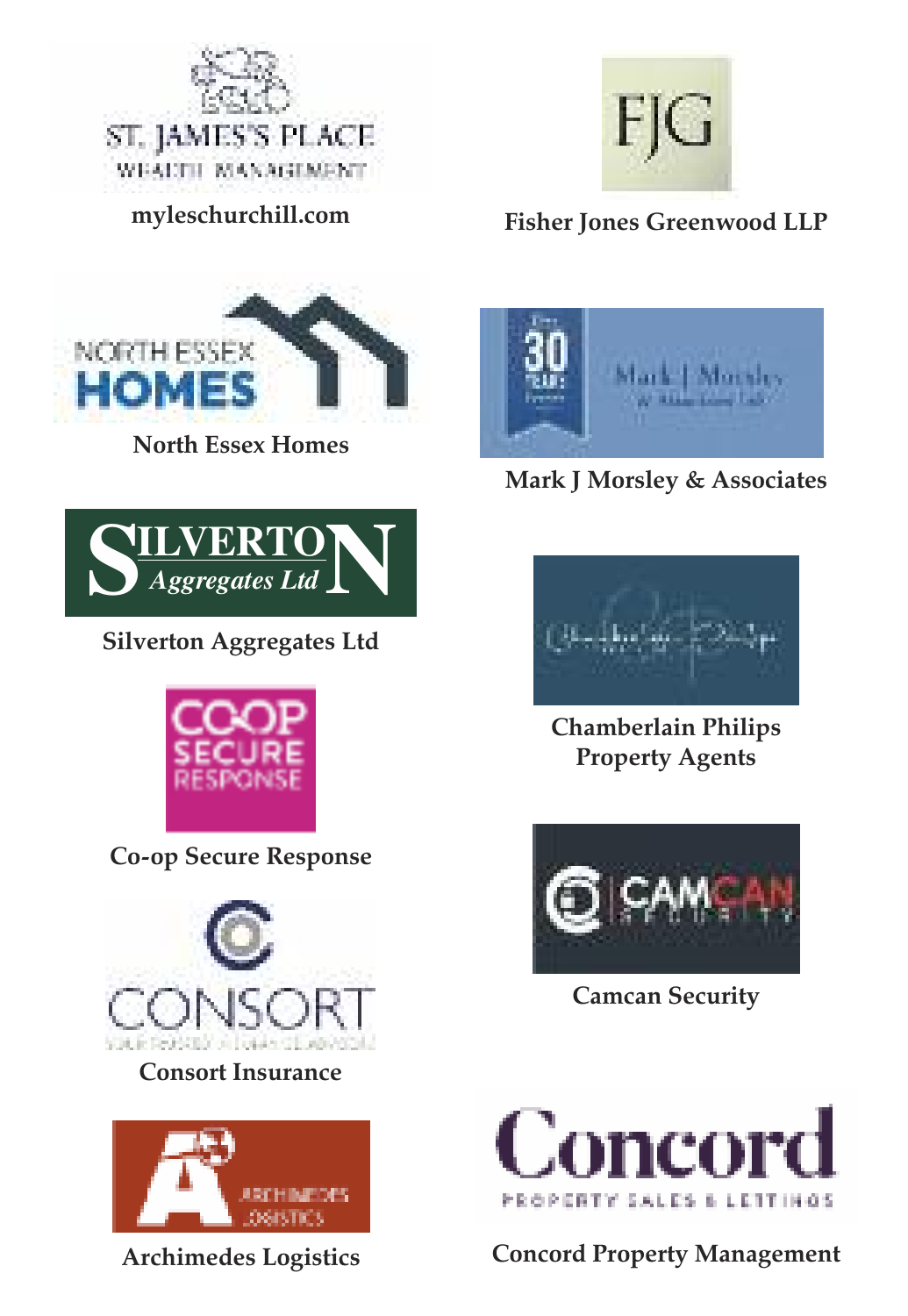

**Oaktree Garage**



**Planet 14 Landscapes**



**Royal Hospital School**



**Riverside Fish & Chips**

Members are encouraged to support our sponsors wherever possible.

For further information regarding sponsorship opportunities please visit www.snapsponsorship.com/rights-owners/cricket/mistley-cricket-club

#### **Notes**